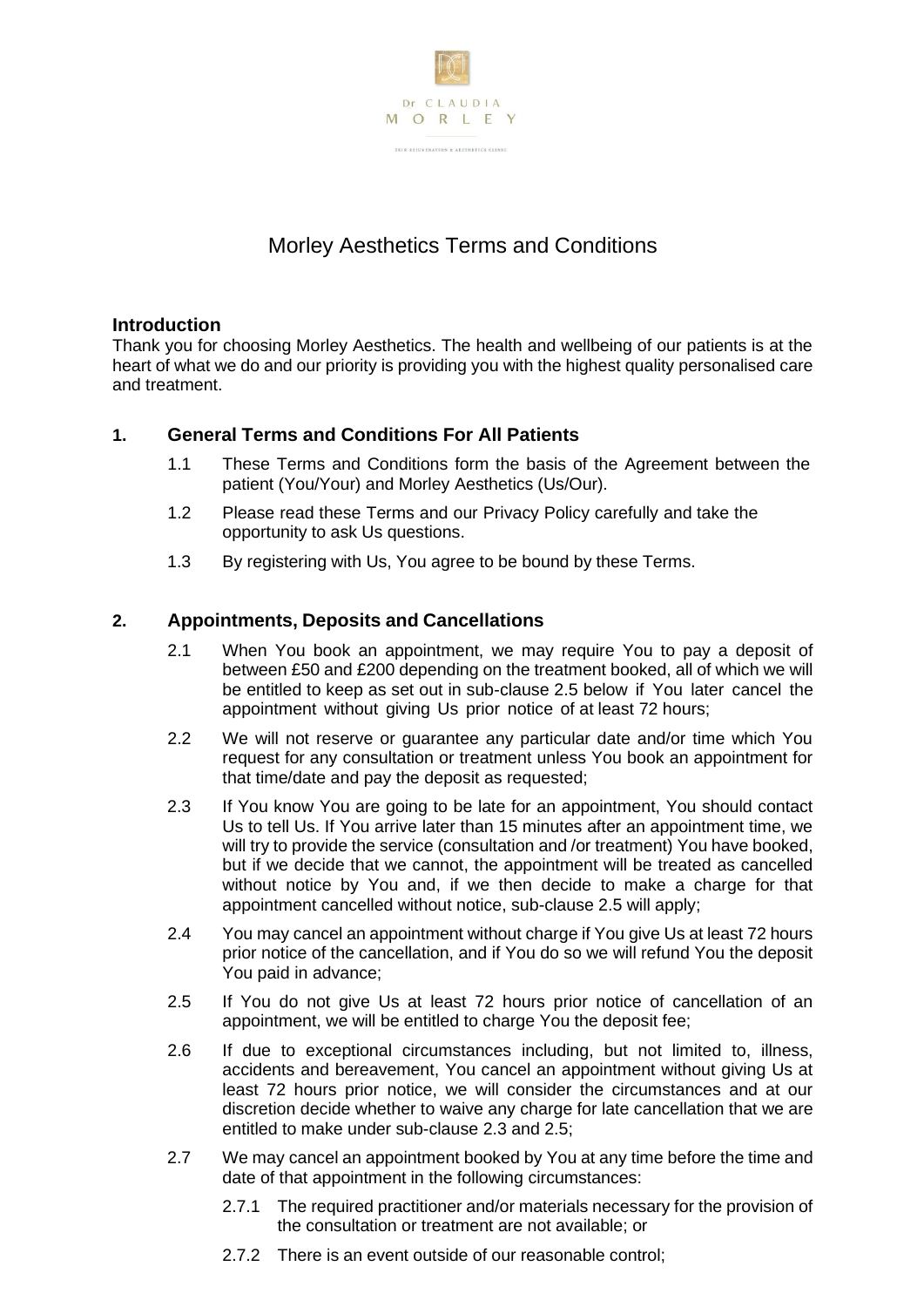If we cancel an appointment in such circumstances, we will refund You in full any deposit or other advance payment You have made to Us for that appointment. Refunds will not however be given for any other expenses You may incur such as train tickets, flights, accommodation or loss of earnings;

2.8 We will use all reasonable endeavours to start the consultation or treatment at the appointment time You have booked, but the start may be delayed by the overrun of a previous appointment or by other circumstances. Our Doctor will take the amount of time necessary to provide comprehensive care and attention to every single patient and sometimes in complex or complicated cases this can result in clinic delays. If a delay to the start is at least 30 minutes, or, if at any time before or after You arrive for an appointment we notify You that therewill be a delay of at least that time, You may cancel the appointment and we will refund You in full any deposit or advance payment that You have made to Us for that appointment;

# **3. Fees and Payment**

- 3.1 You must pay in accordance with our Price List for all services on completion of those that we have provided to You;
- 3.2 You may pay Us for Services (and for any deposit or other advance payment on account of that payment) using any of the following methods:
	- 3.2.1 credit / debit card, excluding Amex and commercial cards;
	- 3.2.2 cash;
	- 3.2.3 gift voucher; or
	- 3.2.4 bank transfer.
- 3.3 We may alter our prices without prior notice, but if the price of any services increases between the time You book an appointment and the date of the appointment, the price increase for those services will not apply to Your appointment.

# **4. [Gift Vouchers]**

- 4.1 Gift vouchers are available from the clinic reception desk;
- 4.2 Gift vouchers are valid for the time period specified on the gift voucher.
- 4.3 Gift vouchers may be redeemed only for treatments which we provide at the clinic and may not be redeemed partly or wholly for cash.

# **5. Eligibility for Treatment**

- 5.1 We will not provide treatment to You if following Your consultation, we believe that the treatment is not suitable for You or is not likely to be successful, as individuals differ in their responses to, and the outcome of, the treatment.
- 5.2 We will not provide treatments to You if You are aged under 18. We may require evidence of Your age for that purpose;
- 5.3 We will not provide treatments to You if You are pregnant, think You may be pregnant or are currently breast feeding;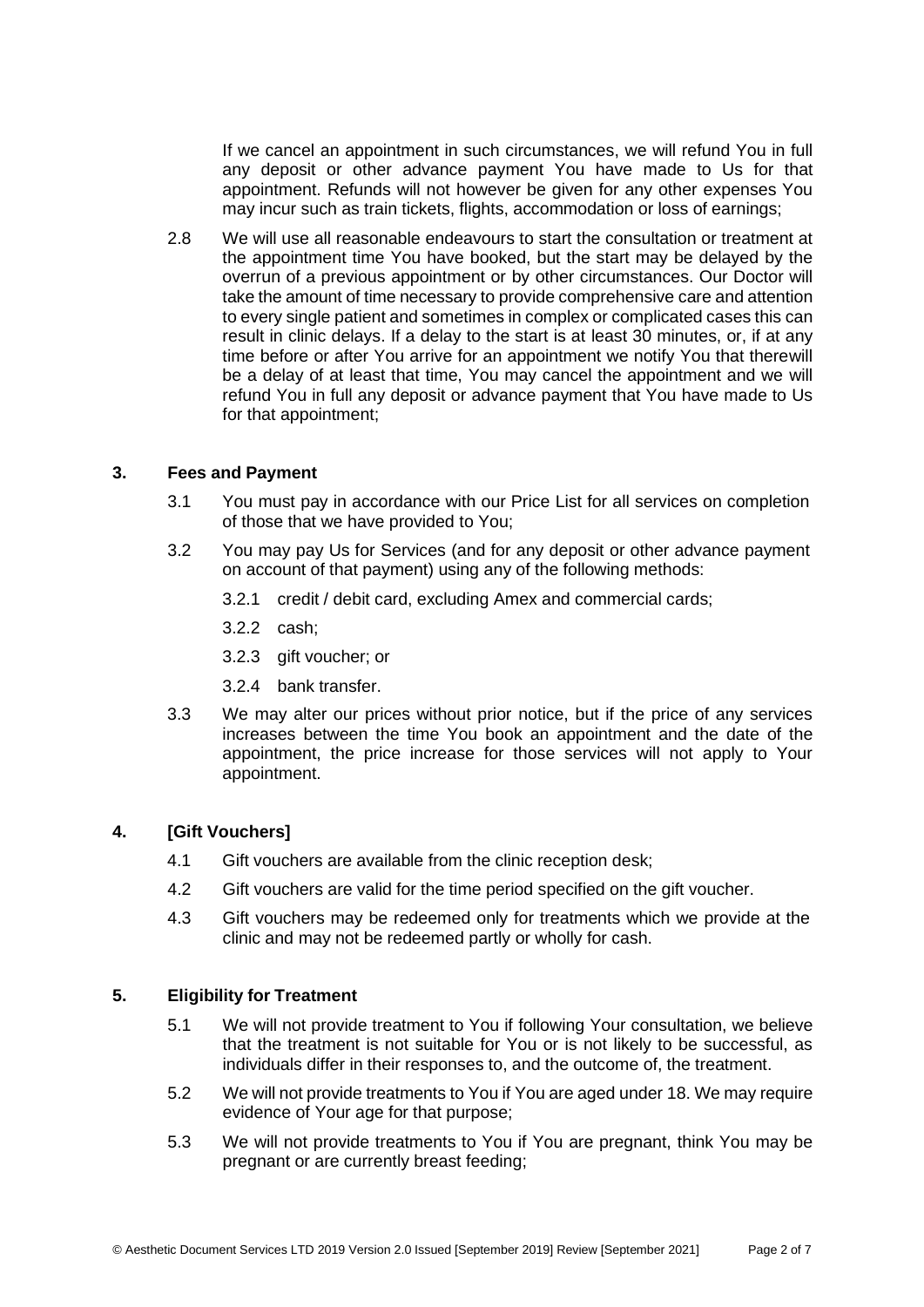- 5.4 We will not provide certain treatments to You if You have a medical condition or are taking medication that may make that treatment unsuitable for You;
- 5.5 We will not undertake any treatment or procedure that is in conflict with any law in force, any voluntary or mandatory code of practice, or any similar rules, regulations or codes.

# **6. Treatment Course Discounts**

- 6.1 All treatments purchased as a course of treatments must be paid in full in advance or at the time of Your first treatment;
- 6.2 All treatments must be taken within twelve months of the date of purchase. Any treatments not taken within this time period will be forfeited;
- 6.3 All courses of treatments are non-refundable and non-transferable;
- 6.4 If You are unable to complete the course of treatment for medical reasons, as supported by a letter from Your GP, we will refund You the balance. The refund will be calculated by deducting the full list price of all treatments already taken, including those forfeited for non-attendance, from the total price of the course of treatment, and the difference will be returned to You;
- 6.5 We do not offer a refund or transfer of payment in the event of short term/temporary side effects such as reddening, bruising, swelling, mild burning, blistering or hypo/hyperpigmentation as well as very rare side effects such as scarring and permanent discolouration.

# **7. Botulinum Toxin Top Up/Reviews**

- 7.1 Review appointments are offered after treatment with Botulinum Toxin as a courtesy if requested. At this review You may be offered a complimentary additional treatment or 'top up' if it is clinically required;
- 7.2 Complimentary 'top-up' treatments must be taken 2-4 weeks after the initial treatment. If You are unable to attend the review appointment within this time period, no additional complimentary treatment or 'top-up' will be provided.

#### **8. Children**

- 8.1 We do not permit You to be accompanied at the clinic's premises by any children under the age of 16 as we do not have an appropriate member of staff to supervise them;
- 8.2 We do not permit children to accompany You into the treatment rooms. If a patient brings any child/ren with them they must have an accompanying adult to chaperone the child whilst the patient is being consulted or treated.
- 8.3 Failure to bring an adult chaperone with any child/ren will result in the consultation/treatment being cancelled and loss of consultation fees and/or deposit.

#### **9. Mobile Phones**

We respectfully ask that when attending the clinic all mobile phones are switched off or silenced.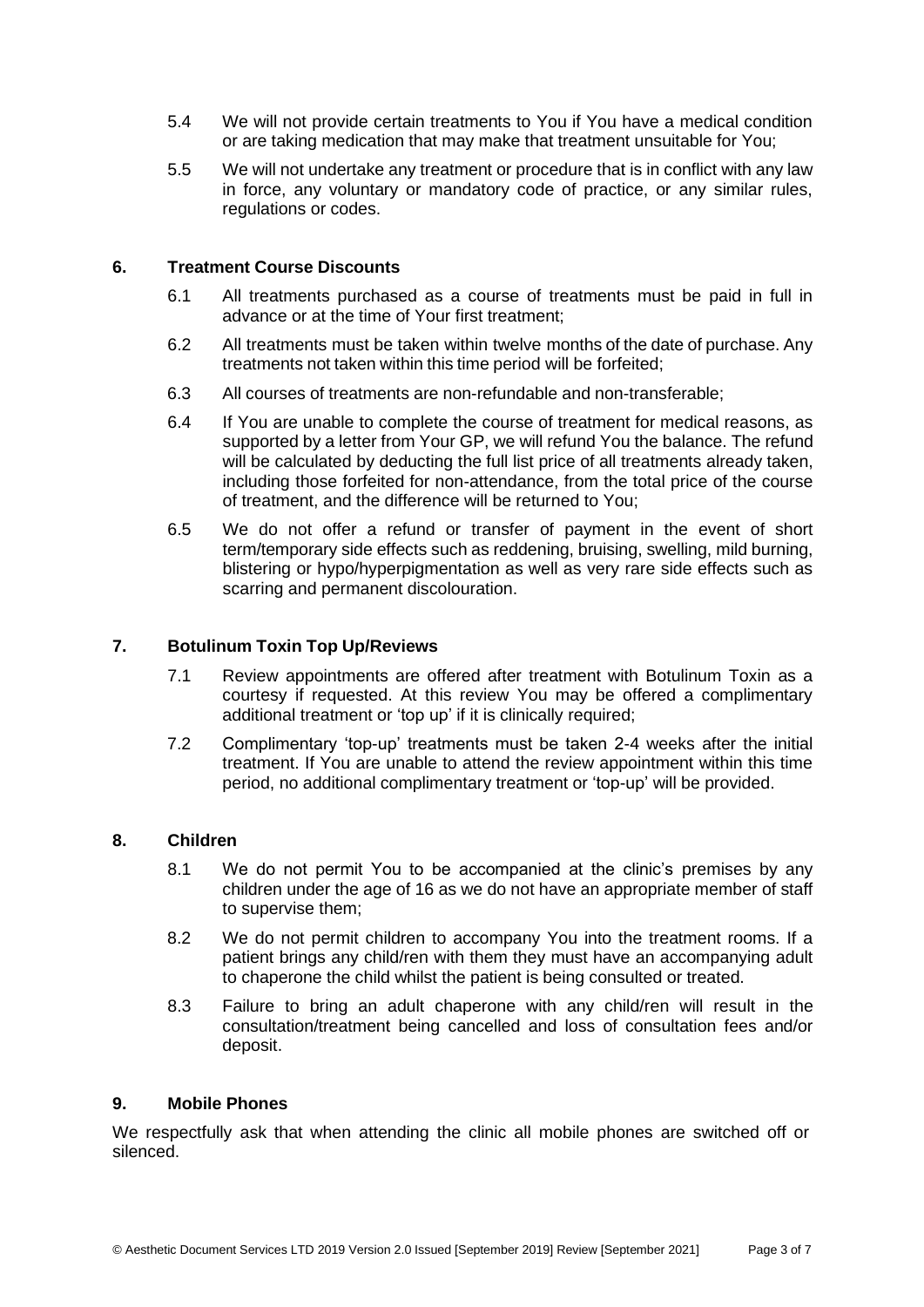# **10. Refunds**

- 10.1 Every effort will be made to ensure You have the best possible outcome but as with all medical procedures there can be a spectrum of results. As individuals differ in their responses to, and the outcome of, the treatment, no clinical or financial guarantees can be given.
- 10.2 Treatment fees cannot be refunded in the case of a sub-optimal result (including no result), or complications, as all fees paid are related entirely to the services provided i.e. professional time, expertise, product costs and other costs incurred in providing the treatment, and those costs are incurred irrespectively of the results achieved. Additional costs may occur should complications arise from the treatment and further treatment is required.

# **11. Product Refunds**

- 11.1 Products purchased in the clinic or over the phone are non-refundable unless they are faulty;
- 11.2 Faulty products will need to be returned to the clinic for an assessment before a refund can be processed.

# **12. Risk of Clinical Complications**

- 12.1 The health and safety of our patients is at the heart of all we do and while we will do our very best to ensure a satisfactory outcome, no clinical procedure is entirely risk-free and the results of any particular procedure cannot be guaranteed;
- 12.2 Although rare, some procedures have well documented complications and these together with Your personal risk will be discussed during Your consultation and documented in the patient information leaflet and consent form;
- 12.3 If You experience a complication and need to see Dr Morley or Dr Malpas urgently You may have to travel to that clinic where Dr Morley or Dr Malpas is working on that day;
- 12.4 Many complications can be managed simply and conservatively and we will, of course, treat these to the best of our abilities and knowledge. However, in the unlikely event of a complication being more serious and You needing further treatment outside of our expertise, arrangements will be made for You to be treated in the NHS, or if You wish, privately at Your own cost. Please be advised that private medical insurance may not cover complications arising from aesthetic treatments.

#### **13. Equipment Safety**

Your safety comes first. If at any time we discover, or have concerns, that any of our equipment or machines are not in proper, working condition, we will ask you to reschedule your appointment and thank you for your understanding.

#### **14. Documents and Records**

14.1 All patients must complete a registration form and provide contact details including full name, date of birth, address, telephone numbers and email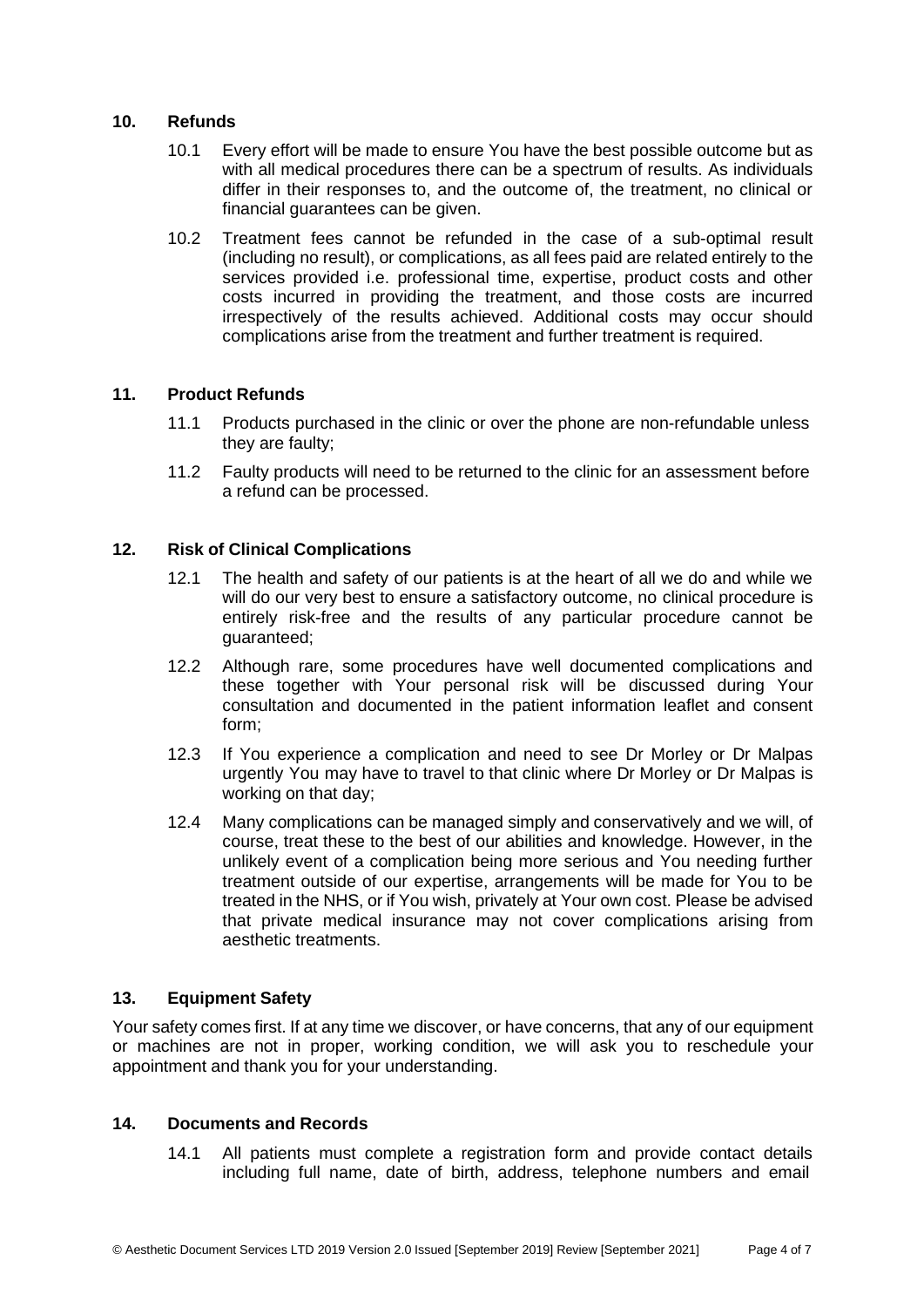address;

- 14.2 All patients must complete a medical questionnaire at their first appointment, which is required for the consultation and treatment planning;
- 14.3 All patients will be asked to review and /or update their medical questionnaire at each appointment and will be asked to sign to confirm that their details remain accurate;
- 14.4 All patients will be asked to sign a consent form prior to any treatment. You have the right to change Your mind to treatment at any time, even after You have signed the consent form;
- 14.5 We will keep records and case documents for each patient registered with Us;
- 14.6 You have the right to request a copy of any documents which we may hold in relation to Your care; and which we shall provide if You first pay a reasonable fee as determined by Us;

# **15. Mental Health Disorders and Aesthetics**

- 14.1 It is important that all patients considering aesthetic treatments have realistic expectations that focus on improvement rather than perfection. Complications or less that satisfactory results are sometimes unavoidable, may require additional treatment and can be stressful.
- 14.2 All patients must openly discuss with their practitioner, prior to treatment, any history they may have, of significant emotional depression, anxiety or mental health disorders.
- 14.3 Although many individuals many benefit psychologically from the results of aesthetic treatments, effects on mental health cannot be accurately predicted.

#### **16. How We Use Your Personal Information (Data Protection)**

16.1 All personal information that we may use will be collected, processed, and held in accordance with the provisions of EU Regulation 2016/679 General Data Protection Regulation ("GDPR") / The Data Protection Act 2018 and Your rights under the GDPR;

For complete details of our collection, processing, storage, and retention of personal data including, but not limited to, the purpose(s) for which personal data is used, the legal basis or bases for using it, details of Your rights and how to exercise them, and personal data sharing (where applicable), please refer to Our Privacy Notice available from the clinic manager.

#### **17. Limitation of Liability**

- 17.1 Morley Aesthetics will not be liable in contract, tort or otherwise for any economical loss (including, without limitation, loss of profit) or for any other special, indirect or consequential loss or damage arising out of, or in connection with, its provision of any services and/or goods to the patient;
- 17.2 It is the patient's responsibility to ensure that he or she provide Morley Aesthetics with all the relevant medical details prior to each treatment. Morley Aesthetics will not be liable for any damage that occurs as a result of the patient's failure to disclose such details;
- 17.3 The patient agrees to comply with all instructions and/or recommendations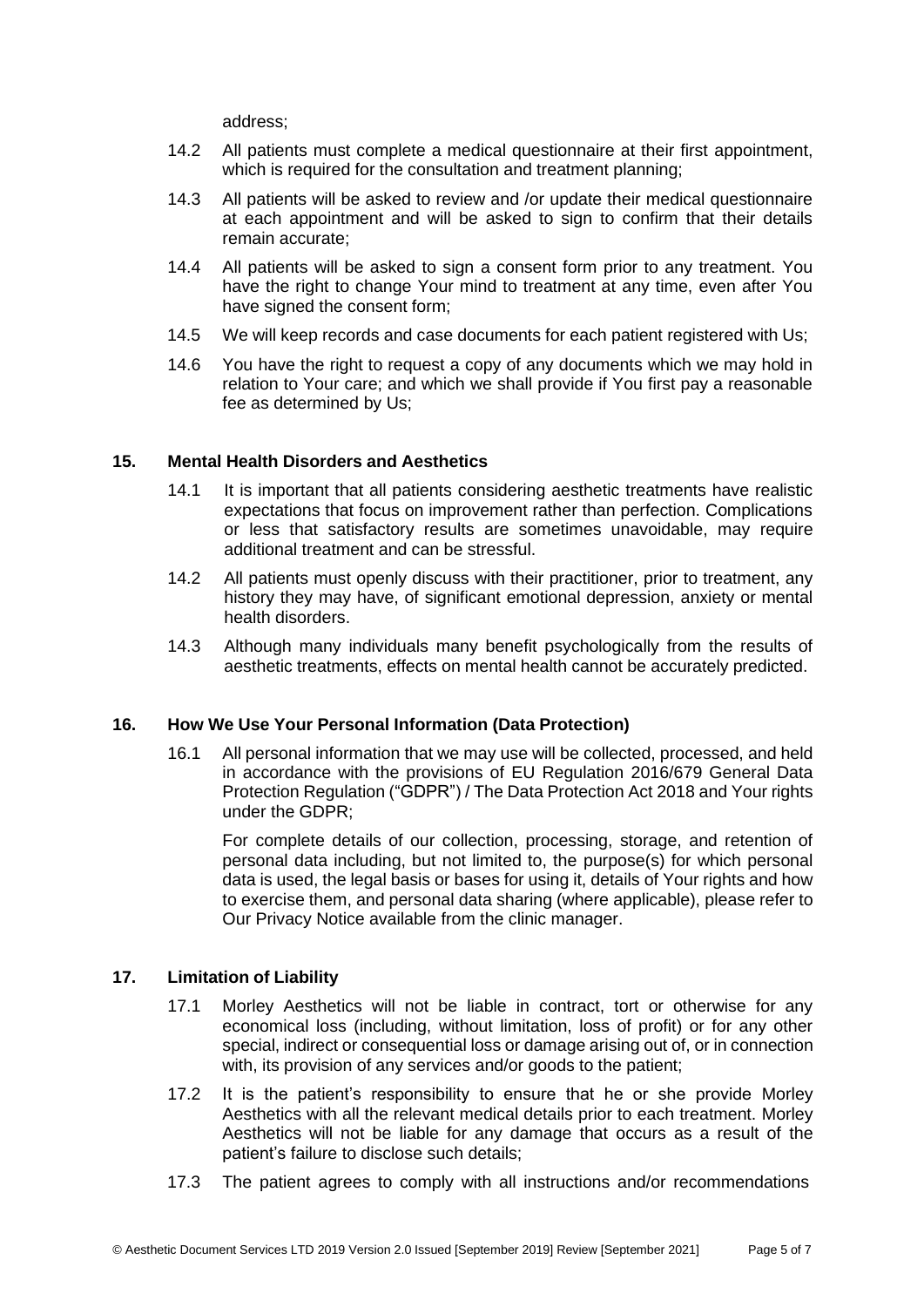given to them, or on behalf of Morley Aesthtics regarding their aftercare;

17.4 Nothing in these Terms and Conditions shall exclude or limit Morley Aesthetics' liability for death or personal injury as a result of our breach of theseTerms and Conditions or as a result of our negligence.

# **18. Feedback**

All feedback is appreciated, both positive and negative. Feedback is used to review and improve the quality of service. You may submit Your feedback verbally, in writing, via email or via the clinic website.

#### **19. Complaints**

We always welcome feedback from our patients and, whilst we always use all reasonable endeavours to ensure that Your experience as a patient of ours is a positive one, we nevertheless want to hear from You if You have any cause for complaint. If You have a complaint about our services or any other complaint about the clinic or any of our staff, please raise the matter with the clinic manager who can be contacted at the clinic or by phone or email or post. A copy of our Complaints Policy is available on request.

#### **20. Changes to Terms and Conditions**

We may from time to time change these Terms and Conditions without notice, but an up to date version will be available on our website.

# **21. No Waiver**

No failure or delay by Us or You in exercising any rights under these Terms and Conditions means that we or You have waived that right, and no waiver by Us or You of a breach of any provision of these Terms and Conditions means that we or You will waive any subsequent breach of the same or any other provision.

# **22. Severance**

If any provision of these Terms and Conditions is held by any competent authority to be invalid or unenforceable in whole or in part the validity of the other provisions of these Terms and Conditions and the remainder of the provision in question shall not be affected.

#### **23. Law and Jurisdiction**

- 23.1 These Terms and Conditions, the Contract, and the relationship between You and Us (whether contractual or otherwise) shall be governed by, and construed in accordance with the law of England & Wales.
- 23.2 Any dispute, controversy, proceedings or claim between You and Us relating to these Terms and Conditions, the Contract, or the relationship between You and Us (whether contractual or otherwise) shall be subject to the exclusive jurisdiction of the courts of England &Wales.

# **24. Entire Agreement**

23.2 These Terms and Conditions constitute the entire agreement between the parties and supersedes and extinguishes all previous agreements, promises,